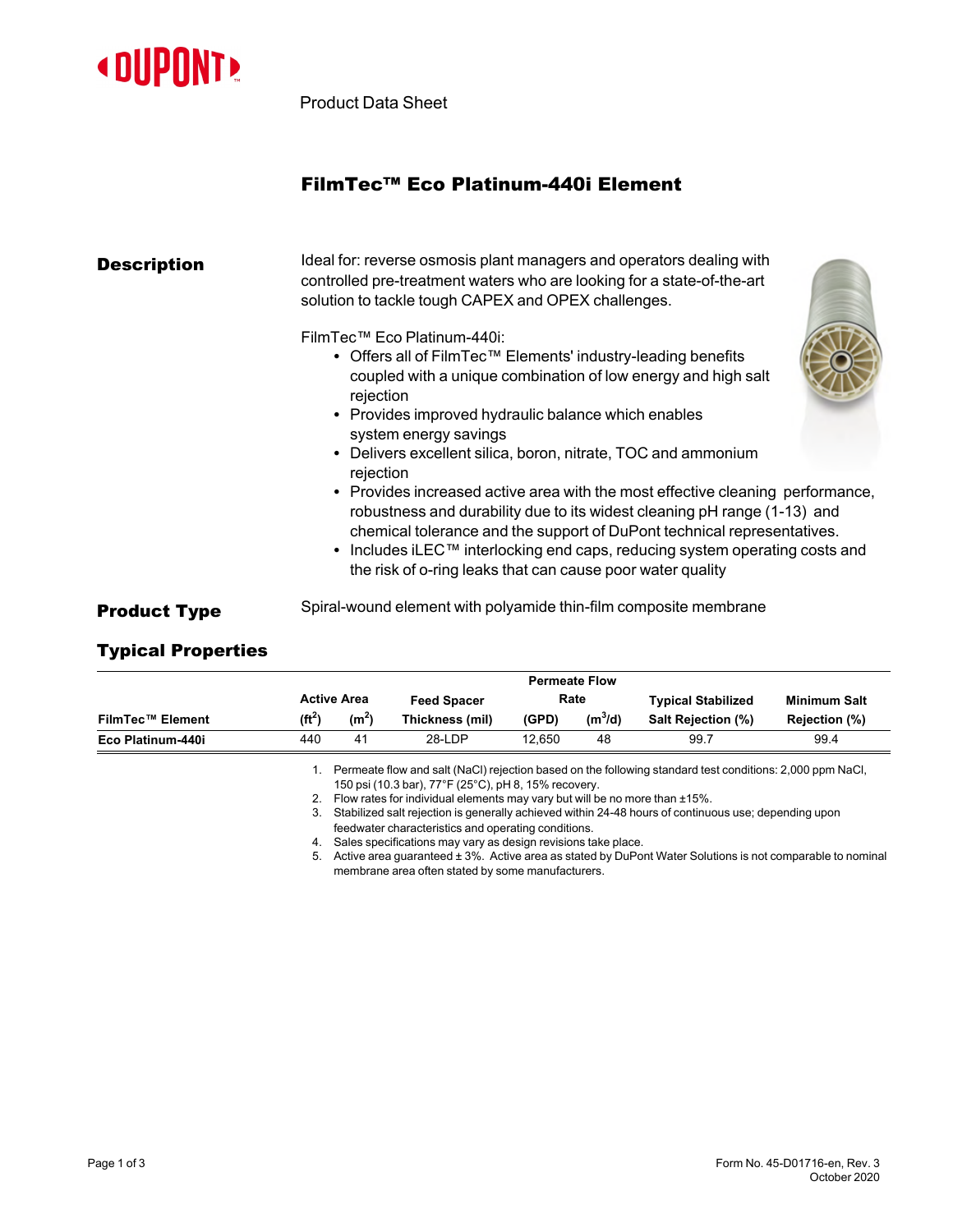## Element **Dimensions**



|                   |       | Dimensions - inches (mm) |       |       |       |      |            | 1 inch = $25.4 \, \text{mm}$ |
|-------------------|-------|--------------------------|-------|-------|-------|------|------------|------------------------------|
|                   |       | A                        |       |       |       |      |            |                              |
| FilmTec™ Element  | (in.) | (mm)                     | (in.) | (mm)  | (in.) | (mm) | (in.)      | (mm)                         |
| Eco Platinum-440i | 40.0  | 1.016                    | 40.5  | 1.029 | 7.9   | 201  | $1.125$ ID | 29 ID                        |
|                   |       |                          |       |       |       |      |            |                              |

1. Refer to FilmTec™ Design Guidelines for [multiple-element](https://www.dupont.com/content/dam/dupont/amer/us/en/water-solutions/public/documents/en/RO-NF-FilmTec-Membrane-Sys-Design-Guidelines-8inch-Manual-Exc-45-D01695-en.pdf) systems of 8-inch elements

2. Element to fit nominal 8-inch (203-mm) I.D. pressure vessel.

3. Individual elements with iLEC™ endcaps measure 40.5 inches (1,029 mm) in length (B). The net length (A) of the elements when connected is 40.0 inches (1,016 mm).

| <b>Operating and</b>   |  |
|------------------------|--|
| <b>Cleaning Limits</b> |  |

| Maximum Operating Temperature <sup>a</sup> | 113°F (45°C)      |
|--------------------------------------------|-------------------|
| <b>Maximum Operating Pressure</b>          | 600 psig (41 bar) |
| Maximum Element Pressure Drop              | 15 psig (1.0 bar) |
| pH Range                                   |                   |
| Continuous Operation <sup>a</sup>          | $2 - 11$          |
| Short-Term Cleaning (30 min.) b            | $1 - 13$          |
| Maximum Feed Silt Density Index (SDI)      | SDI <sub>5</sub>  |
| Free Chlorine Tolerance c                  | $< 0.1$ ppm       |

a. Maximum temperature for continuous operation above pH 10 is 95°F (35°C).

b. Refer to FilmTec™ Cleaning [Guidelines](https://www.dupont.com/content/dam/dupont/amer/us/en/water-solutions/public/documents/en/RO-NF-FilmTec-Cleaning-Procedures-Manual-Exc-45-D01696-en.pdf) (Form No. 45-D01696-en).

c. Under certain conditions, the presence of free chlorine and other oxidizing agents will cause premature membrane failure. Since oxidation damage is not covered under warranty, DuPont Water Solutions recommends removing residual free chlorine by pretreatment prior to membrane exposure. Please refer to [Dechlorinating](https://www.dupont.com/content/dam/dupont/amer/us/en/water-solutions/public/documents/en/RO-NF-FilmTec-Chlorination-Dechlorination-Manual-Exc-45-D01569-en.pdf) Feedwater (Form No. 45-D01569-en) for more information.

Before use or storage, review these additional resources for important information:

- Usage [Guidelines](https://www.dupont.com/content/dam/dupont/amer/us/en/water-solutions/public/documents/en/45-D01706-en.pdf) for FilmTec™ 8" Elements (Form No. 45-D01706-en)
- Start-Up [Sequence](https://www.dupont.com/content/dam/dupont/amer/us/en/water-solutions/public/documents/en/RO-NF-FilmTec-Start-Up-Sequence-Manual-Exc-45-D01609-en.pdf) (Form No. 45-D01609-en)

# Product **Stewardship**

Additional Important Information

> DuPont has a fundamental concern for all who make, distribute, and use its products, and for the environment in which we live. This concern is the basis for our product stewardship philosophy by which we assess the safety, health, and environmental information on our products and then take appropriate steps to protect employee and public health and our environment. The success of our product stewardship program rests with each and every individual involved with DuPont products—from the initial concept and research, to manufacture, use, sale, disposal, and recycle of each product.

<sup>(</sup>Form No. 45-D01695-en).